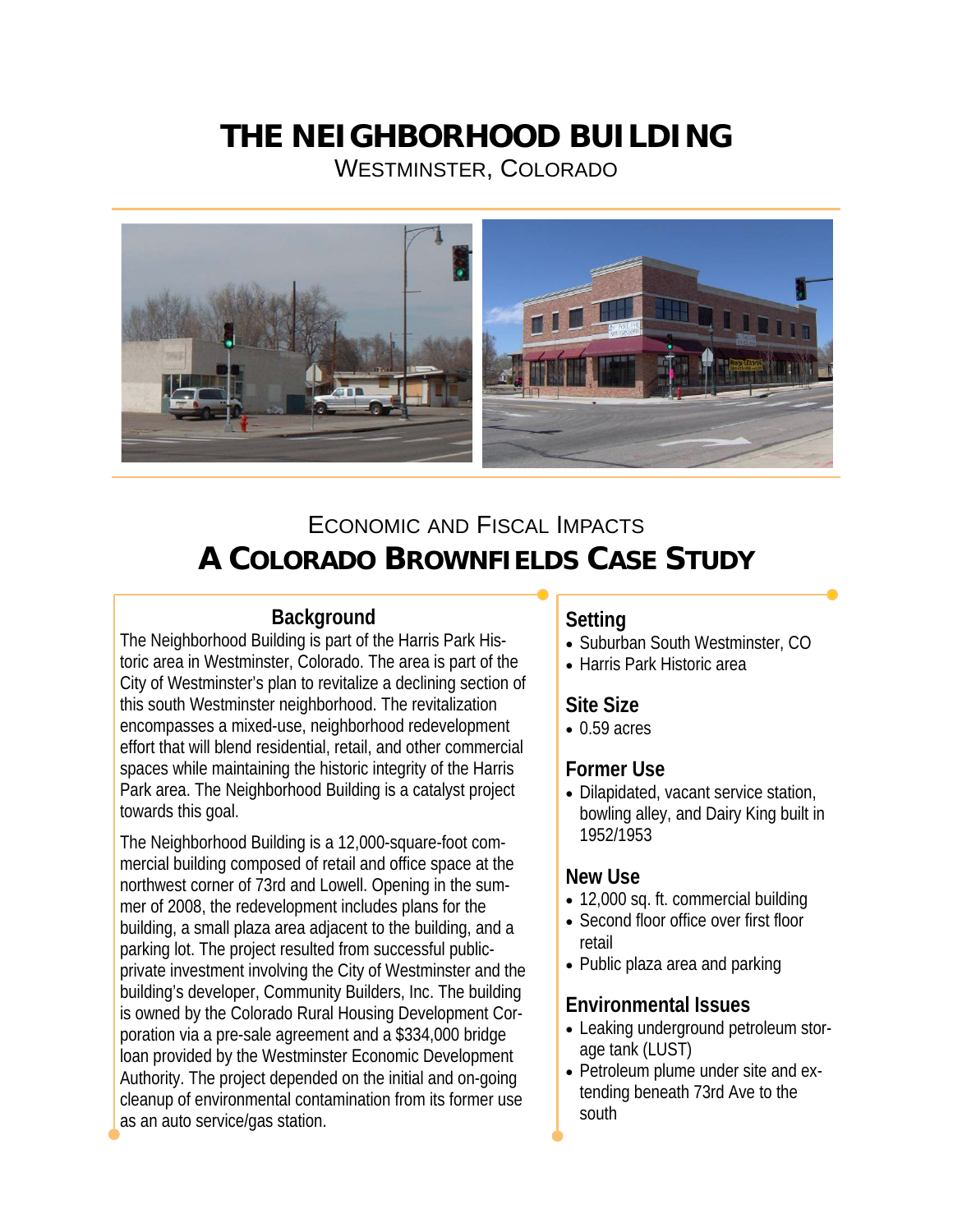#### **Job Creation**

- Estimated 23.5 FTE\* office employees
- Estimated 8.5 FTE\* retail employees
- Estimated 25 to 30 jobs during the construction period

\*Full-Time Equivalent

#### **New Investment**

- Building construction including labor, materials, and soft costs, totaling \$1.4 million
- City investment in adjacent plaza of \$50,000
- CDBG allocation of \$100,000 to improve curb and street conditions
- \$400,000 city grant for land purchase, utility improvements, and water tap credits
- A large percentage of the total construction investment transacted with instate and local suppliers and vendors

#### **Fiscal Impacts**

- Estimated Westminster annual sales tax revenue: \$12,200
- Estimated Adams County annual sales tax revenue: \$2,400
- Estimated incremental property tax revenue of \$35,000 annually for the Westminster Economic Development Authority
- City projects it will earn back its direct investment in 10 years

#### **Funding Sources and Project Partners**

- **City of Westminster**
- Colorado Division of Oil and Public **Safety**
- Colorado Rural Housing Development Corporation (CRHDC)
- Community Builders, Inc.
- Westminster Economic Development Authority (WEDA)
- **Adams County Micro Business Center**



#### **Financial Considerations**

To address financial gaps in developing the Neighborhood Building, the City of Westminster made various investments alongside the developer. While tax increment financing (TIF) is an available tool for redevelopment projects in an Urban Renewal Area, prior bonding commitments did not allow Westminster to issue new bonds to finance the project. In lieu of bonds, Westminster directly invested approximately \$550,000 to purchase the land, provide credits to pay for water tap fees, support utility improvements, and build a cultural plaza adjacent to the building. The City projects it will recoup its investment in 10 years through increased public revenues directly and indirectly related to this project.

The City, Colorado Rural Housing Development Corporation (CRHDC), and the Adams County Micro Business Center collaborated to attract several possible tenants to the new commercial center. In addition to development incentives, the City plans to subsidize \$5.00 per square foot in rent to the building's occupants for three years to attract an appropriate mix of tenants. CRHDC is providing business development loan assistance to future small businesses of the building. The Adams County Micro Business Center (a potential tenant), is assisting in the recruitment of potential tenants to lease space in the building. From this combined effort, potential tenants include CRHDC, Westminster Teacher's Association, Adams County Micro Business Center, Westminster police, and a hair salon.

The ambiance of the surrounding neighborhood is also important to the revitalization project. Westminster committed a Community Development Block Grant (CDBG) to a variety of curbside and street improvements. The \$100,000 grant covered new sidewalks to encourage pedestrian and recreational activity, historic era street lamps that enhance the cultural appeal of the building, and improved landscaping.

The Colorado Division of Oil and Public Safety is financing and conducting the environmental cleanup.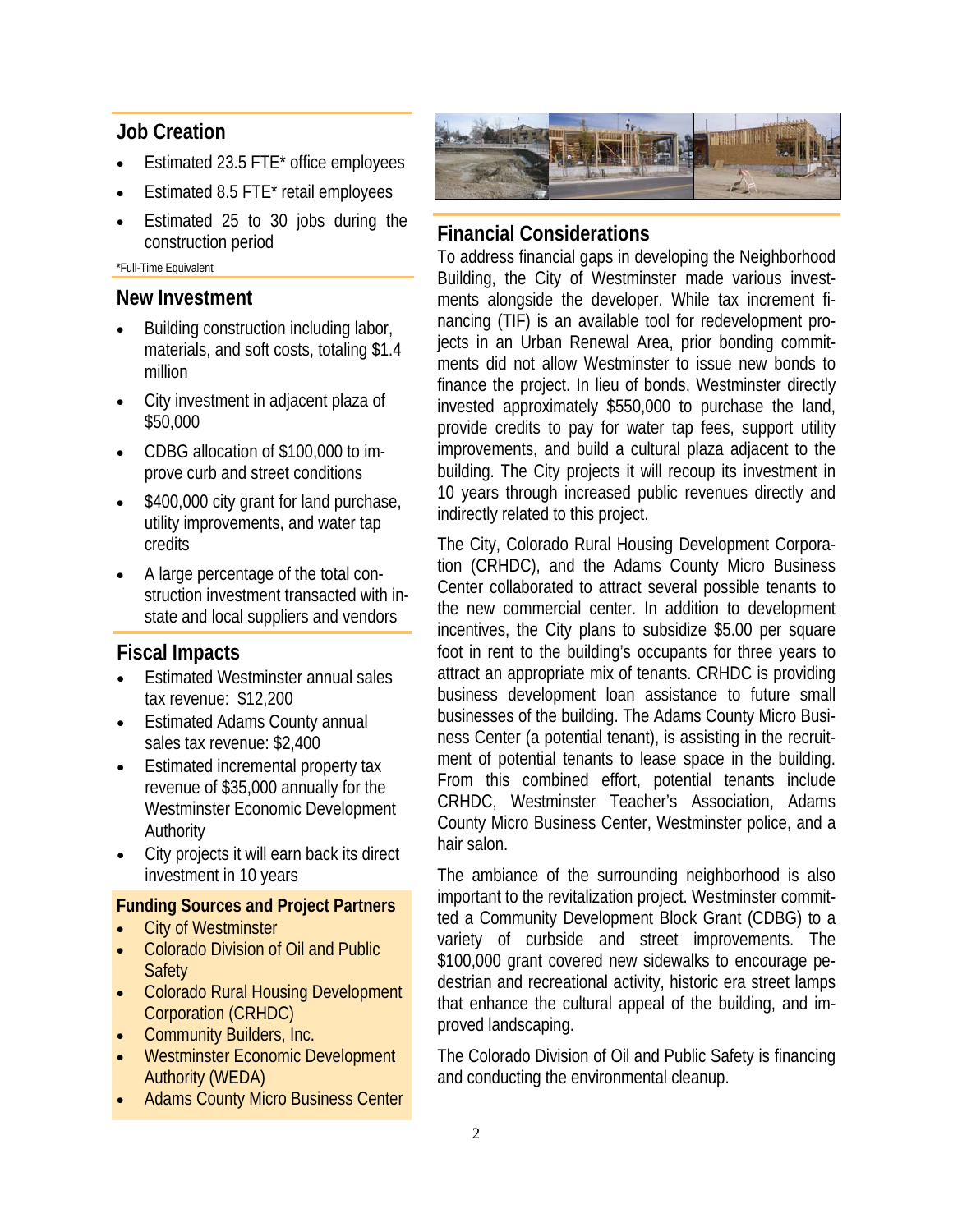### **Environmental Considerations**

The Colorado Division of Oil and Public Safety (OPS) is completing the cleanup under the State Lead program. This means the Petroleum Storage Tank Committee determined the immediately previous owner bears no responsibility for the release. Based on this status, the current owner chose to have the State conduct the remediation. The remedial approach includes soil vapor extraction with oxygen diffusion. While excavating the soil to install remedial system lines and a sub-slab vapor mitigation system, stained and odiferous soils were encountered. The contaminated soil was disposed offsite.

Based on similar projects, the soil extraction system will need to operate for about three years to complete the cleanup. Cleanup costs will total about \$526,000, including \$71,000 for assessment, \$310,000 to install the cleanup system, \$40,000 per year for on-going treatment, and \$25,000 to shutdown the system.

The real estate development was integrated with the site cleanup. OPS worked closely with the developer, the City, and the purchaser of the completed building. This site had unique challenges since the cleanup system had to be designed and installed with the footprint of the building located above the hottest part of the plume. OPS has committed to operating the cleanup system, achieving environmental closure of the site, and communicating with the purchasers.

| Direct Impacts Only*                                |                                     |                    |                        |
|-----------------------------------------------------|-------------------------------------|--------------------|------------------------|
|                                                     | The Neighborhood<br><b>Building</b> | Former Use<br>2000 | Increase in<br>New Use |
| <b>Annual Tax Revenue</b>                           |                                     |                    |                        |
| Westminster Real Property Tax Revenue               | \$1,900                             | \$200              | \$1,700                |
| Westminster Personal Property Tax Revenue           | \$500                               | \$0                | \$500                  |
| Westminster Sales Tax Revenue                       | \$12,200                            | \$0                | \$12,200               |
| <b>Total City Tax Revenues</b>                      | \$14,600                            | \$200              | \$14,400               |
| Adams County Real Property Tax Revenue              | \$14,100                            | \$1,500            | \$12,600               |
| Adams County Personal Property Tax Revenue          | \$3,500                             | \$0                | \$3,500                |
| Adams County Sales Tax Revenue                      | \$2,400                             | \$0                | \$2,400                |
| <b>Total County Tax Revenues</b>                    | \$20,000                            | \$1,500            | \$18,500               |
| School District 50 Real Property Tax Revenue        | \$28,300                            | \$2,900            | \$25,400               |
| School District 50 Personal Property Tax Revenue    | \$7,100                             | \$0                | \$7,100                |
| <b>Total School District Revenues</b>               | \$35,400                            | \$0                | \$35,400               |
| <b>Business Operations Impacts</b>                  |                                     |                    |                        |
| Employment**                                        | 32                                  |                    | 32                     |
| Average Wages                                       | \$33,900                            | \$0                | \$33,900               |
| <b>Total Employee Earnings</b>                      | \$1,084,800                         | \$0                | \$1,084,800            |
| One-Time Impacts                                    |                                     |                    |                        |
| <b>Building Construction</b>                        | \$1,400,000                         |                    | \$1,400,000            |
| Environmental Services and Cleanup Over Three Years | \$526,000                           |                    | \$526,000              |
| <b>Total New Investment</b>                         | \$1,926,000                         |                    | \$1,926,000            |

# **Annual Economic Impact Summary**

\*Gross potential impacts, does not include the value of project waivers or incentives. Property tax estimates do not reflect the anticipated \$35,000 annual tax increment diverted to WEDA due to the project's location within the Urban Renewal Area.

\*\*As many as 22 employees of the new building's tenants will be relocating from other parts of Westminster. However, a total of 32 new Westminster jobs are expected as a result of the project, assuming all vacated building space is eventually fully occupied.